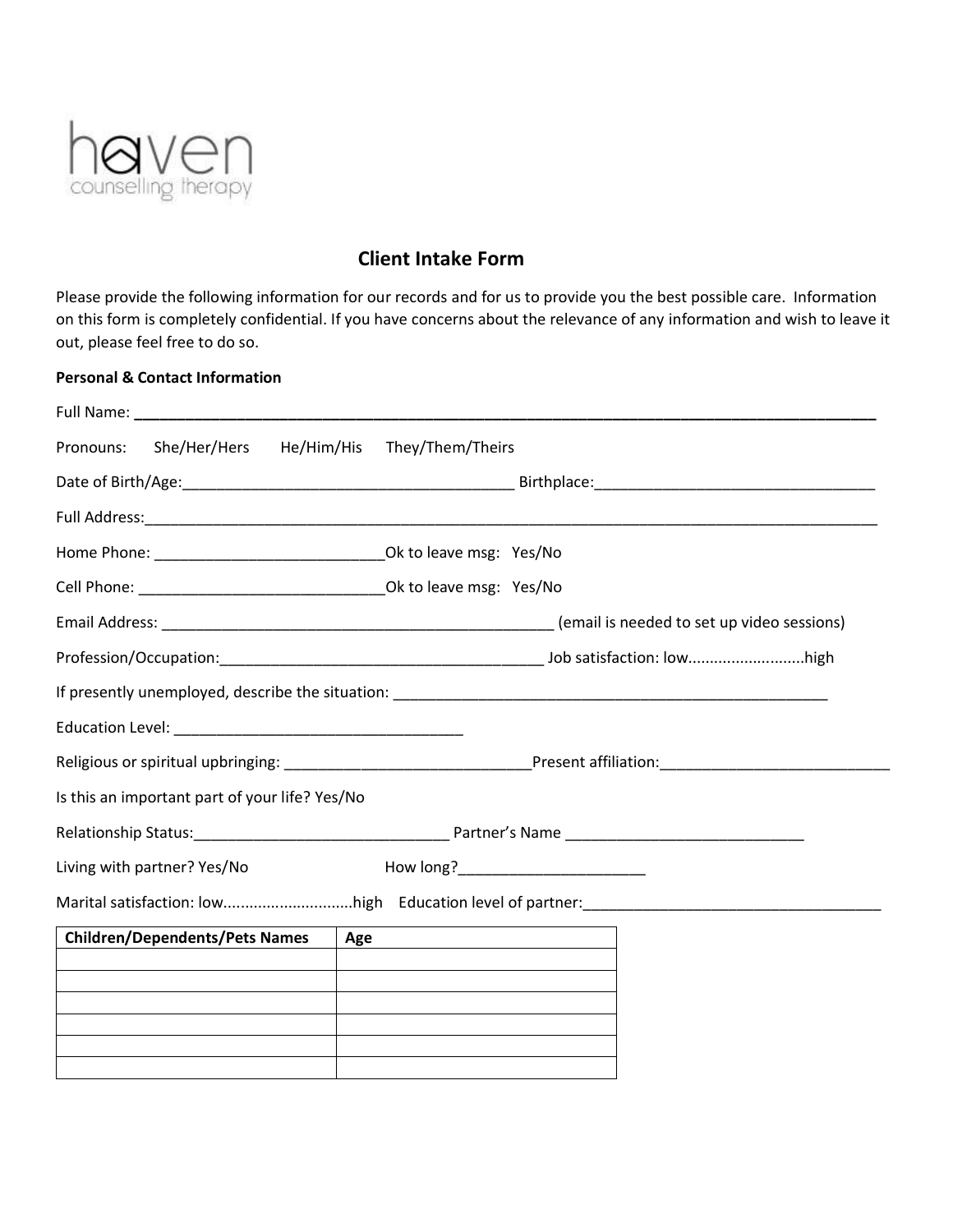Parental Marital status (pls circle): Married Separated Divorced Widowed Other

Mother alive? Yes/No If deceased, please note year of death: \_\_\_\_\_\_\_\_\_\_\_\_\_\_\_\_\_\_\_\_\_\_\_\_\_\_\_

Mother's profession: \_\_\_\_\_\_\_\_\_\_\_\_\_\_\_\_

Your relationship with mom is best described as (pls circle): Close Somewhat close Distant Conflicted

Father alive? Yes/No If deceased, please note year of death: \_\_\_\_\_\_\_\_\_\_\_\_\_\_\_\_\_\_\_

Father's profession: \_\_\_\_\_\_\_\_\_\_\_\_\_\_\_\_

Your relationship with dad is best described as (pls circle): Close Somewhat close Distant Conflicted

| Siblings |     |
|----------|-----|
| M/F      | Age |
|          |     |
|          |     |
|          |     |
|          |     |
|          |     |
|          |     |

## **General Health**:

How would you rate your current physical health (pls circle)? Poor Unsatisfactory Satisfactory Good Very good

Please list any specific health issues you are currently experiencing (including, but not limited to: sleep issues, headaches, stomach, heart issues, blood pressure, diabetes, weight issues, appetite, etc.):

\_\_\_\_\_\_\_\_\_\_\_\_\_\_\_\_\_\_\_\_\_\_\_\_\_\_\_\_\_\_\_\_\_\_\_\_\_\_\_\_\_\_\_\_\_\_\_\_\_\_\_\_\_\_\_\_\_\_\_\_\_\_\_\_\_\_\_\_\_\_\_\_\_\_\_\_\_\_\_\_\_\_\_\_\_

| <b>Mental Health:</b>                                                                           |  |  |  |  |  |
|-------------------------------------------------------------------------------------------------|--|--|--|--|--|
|                                                                                                 |  |  |  |  |  |
| Suicidality or self-harm (pls circle): None Thoughts Plan Means                                 |  |  |  |  |  |
| Family Member(s): Past Diagnoses: ____________ If yes, please specify relationship & diagnosis: |  |  |  |  |  |
| Have you previously sought assistance from a mental health professional?                        |  |  |  |  |  |
|                                                                                                 |  |  |  |  |  |
|                                                                                                 |  |  |  |  |  |